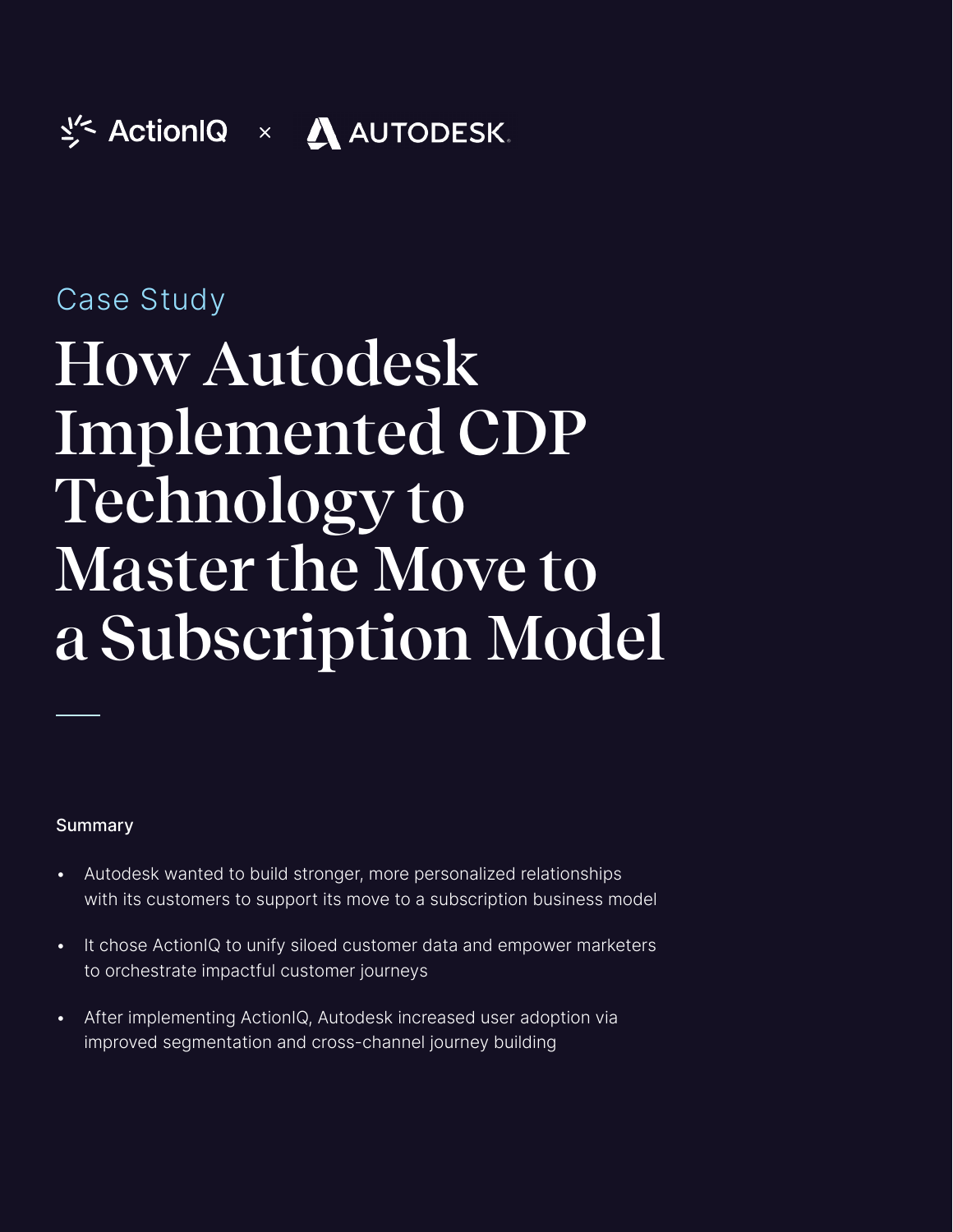#### BACKGROUND

[Autodesk](https://www.autodesk.com/) is changing how the world is designed and made through technology that spans architecture, engineering, construction, product design, manufacturing, media and entertainment. From greener buildings to smarter products to mesmerizing blockbusters, Autodesk software empowers innovators to design and make a better world.

"We realized we could invest in technology to support our new vision for customer relationships."



TZVETANA DUFFY SENIOR DIRECTOR OF ENTERPRISE ENGAGEMENT AUTODESK.

#### **CHALLENGE**

In the 2010s, Autodesk embarked on a major, multi-year journey from a licensing model to a subscription model. To ensure success, the company needed to create more direct relationships with its customers. While Autodesk had multiple systems it used to interact with customers, the data within them was stored in different places, making it difficult to harness all of it efficiently to create personalized, impactful experiences.

"We realized we could invest in technology to support our new vision for customer relationships," said Tzvetana Duffy, Senior Director of Enterprise Engagement at Autodesk.

After changing to a subscription model, Autodesk wanted to better understand how its customers interacted with the company's platform. The company's marketing team knew this was essential to powering the kinds of relevant, authentic experiences that drive adoption, loyalty and, ultimately, higher customer lifetime value.

At the same time, the subscription model enabled Autodesk to reach beyond large corporate clients to serve a much wider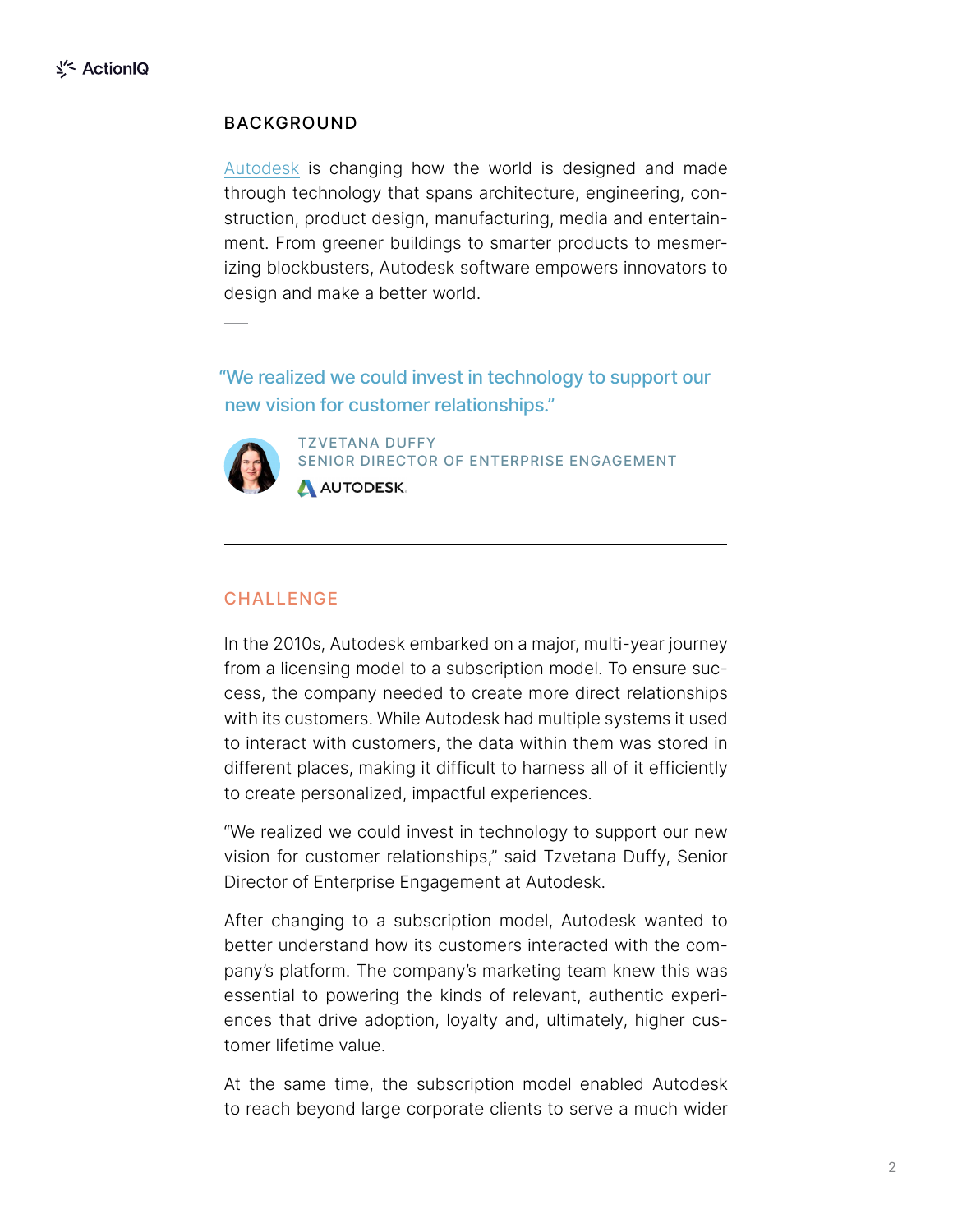customer base — even microfirms with one or two users. With the right technologies in place, Autodesk knew it could more successfully engage this new audience.

"The ability to analyze and act on this information is the competitive differentiator for companies in a subscription-based world," Duffy said.



As Autodesk fully embraced its new subscription model, increasing adoption rates became mission-critical.

"We wanted to ensure that customers would adopt the product early on to keep retention and renewal rates high," Duffy said.

While Autodesk had customer insights to help shape effective adoption and retention campaigns, they were trapped in disparate, siloed systems that couldn't talk to one another. Marketing, sales and service teams had limited views of customer interactions, making it difficult to optimize customer experiences.

For example, the post-purchase campaigns employed by Autodesk took a one-size-fits-all approach. As a result, users and administrators received the same onboarding messages at the same time, no matter where they stood in the adoption cycle.

"The ability to analyze and act on this information is the competitive differentiator for companies in a subscriptionbased world."



TZVETANA DUFFY SENIOR DIRECTOR OF ENTERPRISE ENGAGEMENT **AUTODESK.**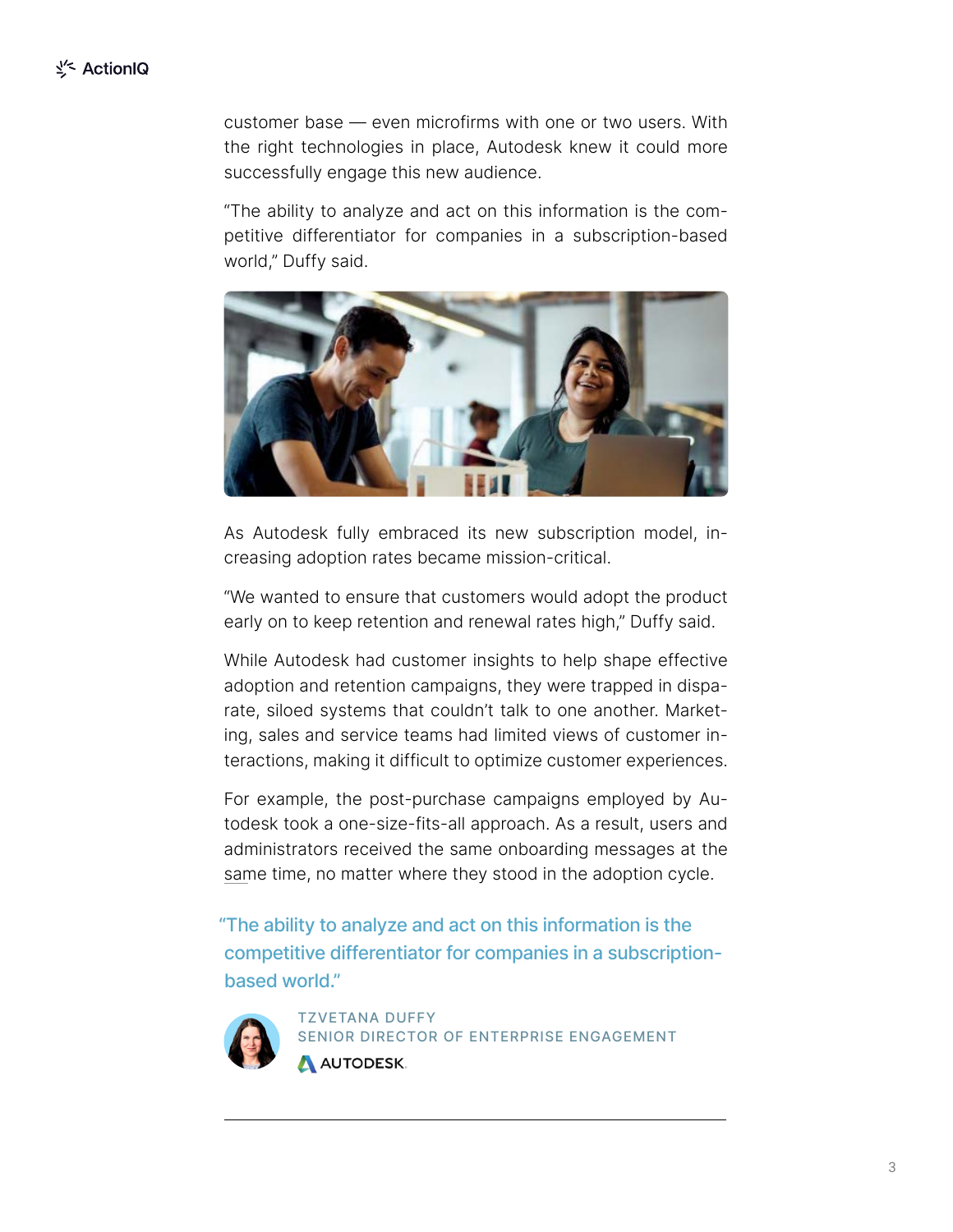#### **SOLUTION**

Duffy and her team wanted a "common centralized platform to keep customer data in one place and give all departments the big-picture overview," Duffy said. So she began searching for CDPs with the following capabilities:

| <b>CAPABILITY</b>               | <b>BENEFIT</b>                                                                                                                                                                                                                                                    |
|---------------------------------|-------------------------------------------------------------------------------------------------------------------------------------------------------------------------------------------------------------------------------------------------------------------|
| <b>User-friendly UI</b>         | In order to build personalized campaigns without having to wait on<br>scarce, expensive IT and data analytics resources, Autodesk wanted<br>a solution with a user-friendly UI where marketers could manage<br>both segmentation and journeys in a single system. |
| <b>Single</b><br>customer view  | A single customer view was essential - one with a flexible model<br>that could unify customer information from disparate sources and<br>even "stitch together the known and unknown customer universe,"<br>Duffy said.                                            |
| <b>Orchestrated</b><br>journeys | Duffy wanted to take a best-of-breed approach to marketing<br>technology, which meant that to orchestrate cross-channel journeys,<br>the CDP needed to be able to "integrate quickly and easily with many<br>different systems in our stack," Duffy said.         |
| <b>Prebuilt</b><br>connectors   | Duffy also wanted to offload the work required to build and maintain<br>connectors from a CDP to multiple disparate systems.                                                                                                                                      |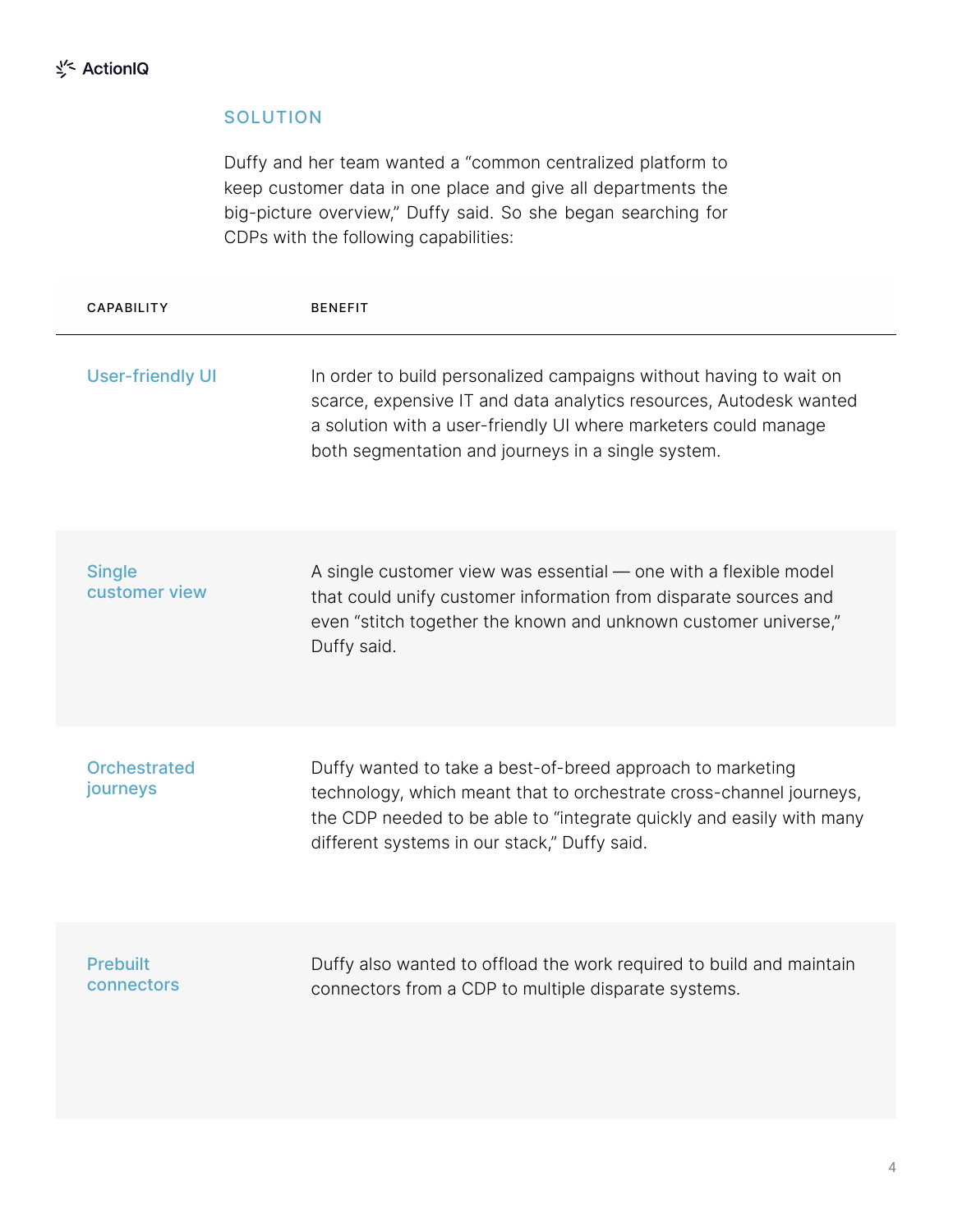

When she evaluated CDP platforms based on these key criteria, ActionIQ's solution quickly climbed to the top of the list.

What cinched the deal? The fact that, with ActionIQ, Duffy didn't have to invest many months trying to build perfect customer journeys only to find they didn't jibe with real-world customer behaviors. By contrast, the ActionIQ solution fostered marketing agility — the ability to build, test, learn and iterate quickly.

"We have the ability to create very detailed customer segmentation and the agility to quickly pivot and address what needs improvement."



TZVETANA DUFFY SENIOR DIRECTOR OF ENTERPRISE ENGAGEMENT A AUTODESK.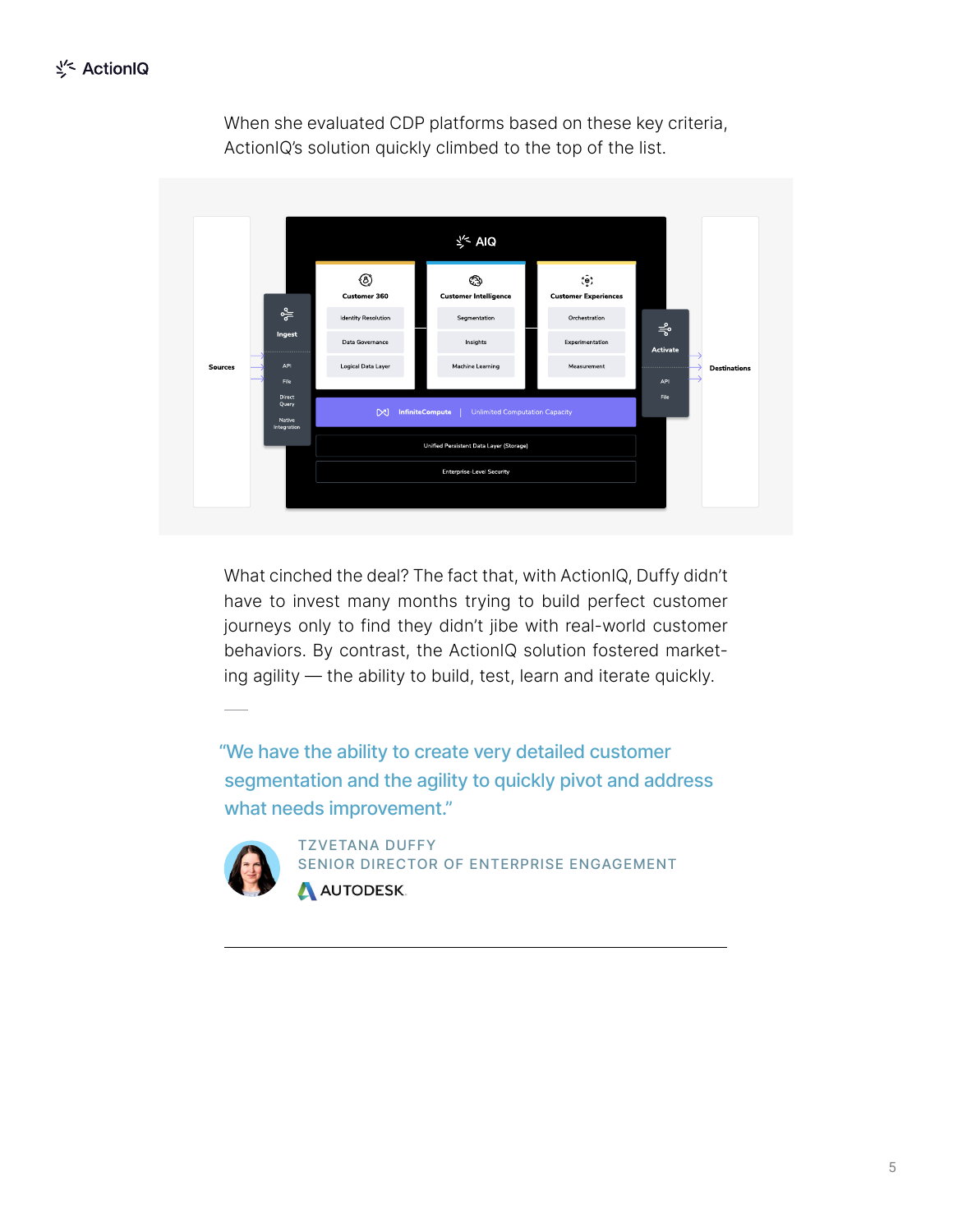#### RESULTS

ActionIQ enables granular personalization down to individual customers "not possible prior to implementing a CDP," Duffy said.

"We have the ability to create very detailed customer segmentation and the agility to quickly pivot and address what needs improvement," according to Duffy.

ActionIQ is also changing the way Duffy and her team define KPIs moving forward.

"We are becoming more intentional about how we measure success. [Our teams are able to] commit to what success looks like across our customer journeys."



TZVETANA DUFFY SENIOR DIRECTOR OF ENTERPRISE ENGAGEMENT A AUTODESK.

[Check out our webinar](https://www.actioniq.com/resources/webinar-rise-of-the-marketing-technologist-autodesk-2/) featuring Autodesk for more insights and results related to product adoption, user onboarding and customer engagement.



## Θ

[Contact ActionIQ](https://www.actioniq.com/customer-data-platform-demo/) for a consultation with one of our expert team members and discover how our industry-leading CDP can help you create exceptional customer experiences across all brand touchpoints.